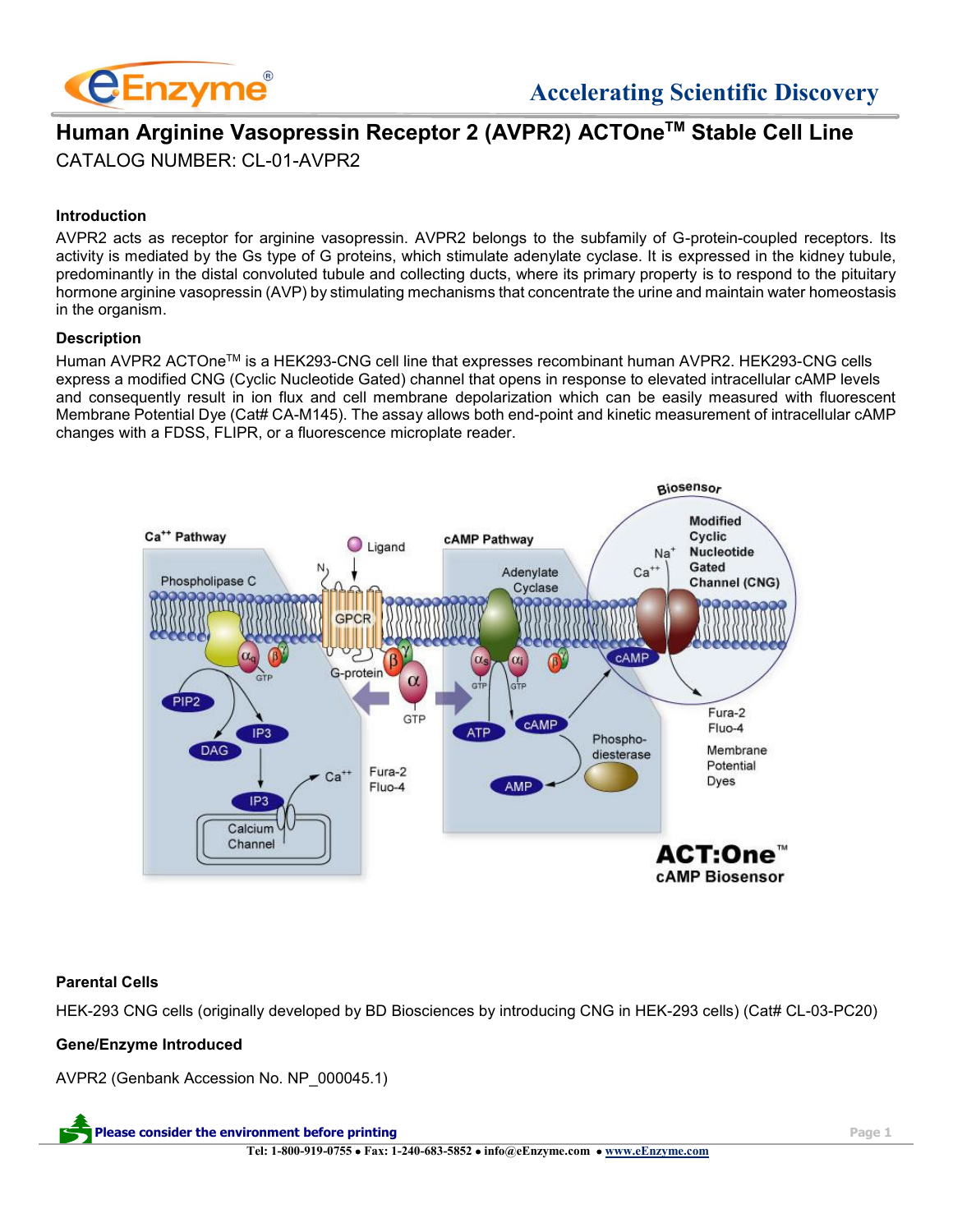

# **Applications**

- cAMP dependent human AVPR2 receptor cell based assay
- cell based high-throughput screening of human AVPR2 receptor agonists/antagonists

### **Functional Test**

- this cell line has been tested positive for AVPR2 receptor specific response
- surviving rate: More than 2.5 million/vial on the second day after thawing
- the receptor specific activity is stable for 10 weeks continuous passage

#### **Mycoplasma Contamination Test**

This lot of cells has been tested and found to be free of mycoplasma contamination.

#### **Content**

• Stable AVPR2 receptor cells: 1 mL (1 x 10<sup>6</sup> cells/mL in 70% DMEM, 20% FBS, 10% DMSO)

#### **Growth Properties**

Adherent

#### **Cell Culture Medium**

- Growth medium (for AVPR2 receptor stable cells): DMEM-10% FBS supplemented with 250 µg/ml G418, 1 µg/ml Puromycin
- Freezing medium: 10% DMSO, 90% complete cell culture medium

#### **Storage**

Remove the frozen cells from the dry ice packaging and immediately place the cells at a temperature below -130°C, preferably in liquid nitrogen vapor, until ready for use.

# **DATA EXAMPLE**



#### **Figure 1. Response of ACT***One* **AVPR2 cell line & parental cell line to Arginine Vasopressin.**

ACTOne AVPR2 cells and parental cells (Cat# CL-03-PC20) were plated overnight in 20 µl culture medium on a BD Biocoat 384 well plate. The next day, cells were dye-loaded with 20 µl/well of 1X Dye-loading solution (Membrane Potential Assay Kit). After 2 hours of incubation at room temperature, two readings were obtained prior to and 30 min after the addition of Arginine Vasopressin. Ratios of the two readings (F/F0) are plotted in the figure.

- **A. Dose response curve of Arginine Vasopressin in ACT***One* **AVPR2 cell line. EC50 = 38.6 pM in the presence of PDE inhibitor Ro20-1724, and EC50 = 110 pM in the absence of Ro20-1724 (data not shown).**
- **B. Parental cells do not respond to Arginine Vasopressin.**

#### **Please consider the environment before printing environment of the set of the set of the set of the set of the set of the set of the set of the set of the set of the set of the set of the set of the set of the set of the**

**Tel: 1-800-919-0755** • **Fax: 1-240-683-5852** • **info@eEnzyme.com** • **[www.eEnzyme.com](http://www.biomatik.com/)**